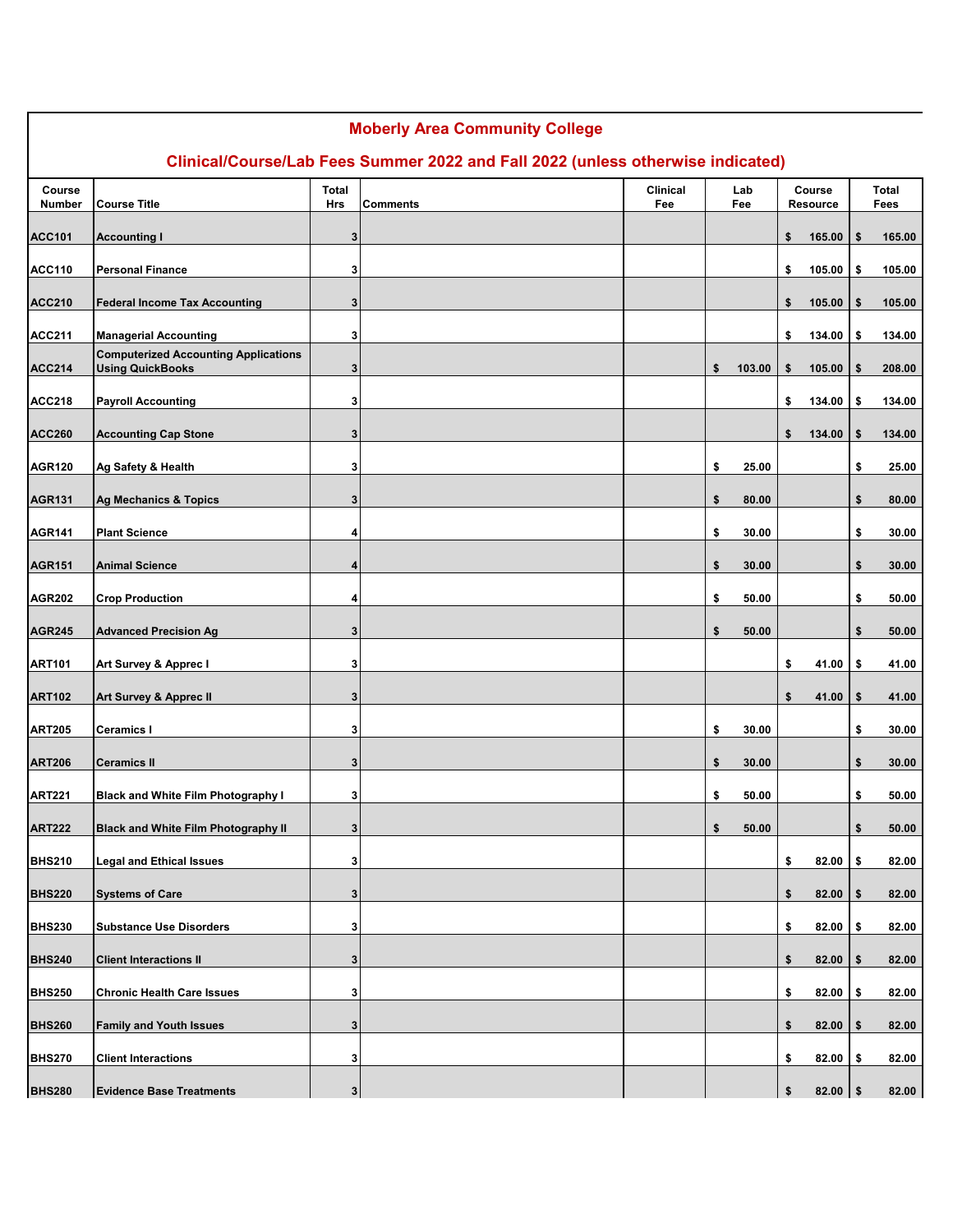| Course<br><b>Number</b> | <b>Course Title</b>                              | <b>Total</b><br>Hrs | <b>Comments</b>                                | <b>Clinical</b><br>Fee | Lab<br>Fee   | Course<br>Resource |        |     | Total<br>Fees |
|-------------------------|--------------------------------------------------|---------------------|------------------------------------------------|------------------------|--------------|--------------------|--------|-----|---------------|
| <b>BIO150</b>           | <b>General Zoology</b>                           | 5                   |                                                |                        |              | \$                 | 49.00  | \$  | 49.00         |
| <b>BIO151</b>           | <b>Introductory Plant Biology</b>                | 4                   |                                                |                        |              | \$                 | 105.00 | S   | 105.00        |
| <b>BIO155</b>           | <b>General Biology for Majors I</b>              | 4                   |                                                |                        |              | \$                 | 84.00  | \$  | 84.00         |
| <b>BIO160</b>           | <b>General Biology for Majors II</b>             | 4                   |                                                |                        |              | \$                 | 84.00  | \$  | 84.00         |
| <b>BIO205</b>           | <b>Human Anatomy</b>                             |                     | 4 Online sections                              |                        |              | \$                 | 140.00 | \$  | 140.00        |
| <b>BIO205</b>           | Human Anatomy                                    | 4                   |                                                |                        |              | \$                 | 105.00 | 5   | 105.00        |
| <b>BIO206</b>           | Microbiology                                     |                     | 4 Starting Fall 2022                           |                        |              | \$                 | 112.00 | \$  | 112.00        |
| <b>BOA108</b>           | <b>Word Proc Con Using MS Word</b>               | 3                   |                                                |                        | \$<br>100.00 | \$                 | 67.00  | \$  | 167.00        |
| <b>BOA120</b>           | <b>Customer Service</b>                          | 3                   |                                                |                        |              | \$                 | 105.00 | -\$ | 105.00        |
| <b>BOA140</b>           | Per. Info Man. Using Outlook                     | 1                   |                                                |                        | \$<br>100.00 | \$                 | 103.00 | \$  | 203.00        |
| <b>BOA151</b>           | <b>Records Management</b>                        | 3                   |                                                |                        |              | \$                 | 151.00 | \$  | 151.00        |
| <b>BOA152</b>           | <b>Business Math</b>                             | 3                   |                                                |                        |              | \$                 | 139.00 | \$  | 139.00        |
| <b>BOA165</b>           | <b>Present Skills Using MS PPT</b>               | 3                   |                                                |                        | \$<br>100.00 | \$                 | 67.00  | \$  | 167.00        |
| <b>BOA261</b>           | SS Apps Using MS Excel                           | 3                   |                                                |                        | \$<br>100.00 | \$                 | 67.00  | \$  | 167.00        |
| <b>BOA264</b>           | <b>Database Applications</b>                     | 3                   |                                                |                        | \$<br>100.00 | \$                 | 118.00 | \$  | 218.00        |
| <b>BOA266</b>           | <b>Advanced WP Concepts</b>                      |                     |                                                |                        |              | \$                 | 103.00 | \$  | 103.00        |
| <b>BUS100</b>           | Intro to Business                                | 3                   |                                                |                        |              | \$                 | 105.00 | \$  | 105.00        |
| <b>BUS100</b>           | Intro to Business                                |                     | 3 Dual credit sections                         |                        |              | \$                 | 70.00  | \$  | 70.00         |
| <b>BUS112</b>           | <b>Principles of Management</b>                  |                     | 3 Course fee does not apply to online sections |                        |              | \$                 | 105.00 | \$  | 105.00        |
| <b>BUS113</b>           | <b>Human Relations Management</b>                | 3                   |                                                |                        |              | \$                 | 49.00  | \$  | 49.00         |
| <b>BUS120</b>           | <b>Business Law I</b>                            |                     | 3 Course fee does not apply to online sections |                        |              | \$                 | 105.00 | \$  | 105.00        |
| <b>BUS150</b>           | <b>Business Communication</b>                    | 3                   |                                                |                        |              | \$                 | 46.00  | \$  | 46.00         |
| <b>ECE110</b>           | <b>Foundations of Early Care &amp; Education</b> | 3                   |                                                |                        | \$<br>48.00  |                    |        | \$  | 48.00         |
| <b>ECN101</b>           | <b>Macroeconomics</b>                            |                     | 3 Course fee does not apply to online sections |                        |              | \$                 | 105.00 | \$  | 105.00        |
| <b>ECN102</b>           | Microeconomics                                   |                     | 3 Course fee does not apply to online sections |                        |              | \$                 | 105.00 | \$  | 105.00        |
| <b>EDU220</b>           | <b>Foundations of Education</b>                  | 3                   |                                                |                        |              | \$                 | 82.00  | \$  | 82.00         |
| <b>EDU245</b>           | <b>Educational Psychology</b>                    | 3                   |                                                |                        |              | \$                 | 105.00 | \$  | 105.00        |
| <b>EET100</b>           | <b>DC/AC Electronics</b>                         | 3                   |                                                |                        | \$<br>50.00  |                    |        | \$  | 50.00         |
| <b>EET101</b>           | <b>Industrial Electricity</b>                    | 3                   |                                                |                        | \$<br>50.00  |                    |        | \$  | 50.00         |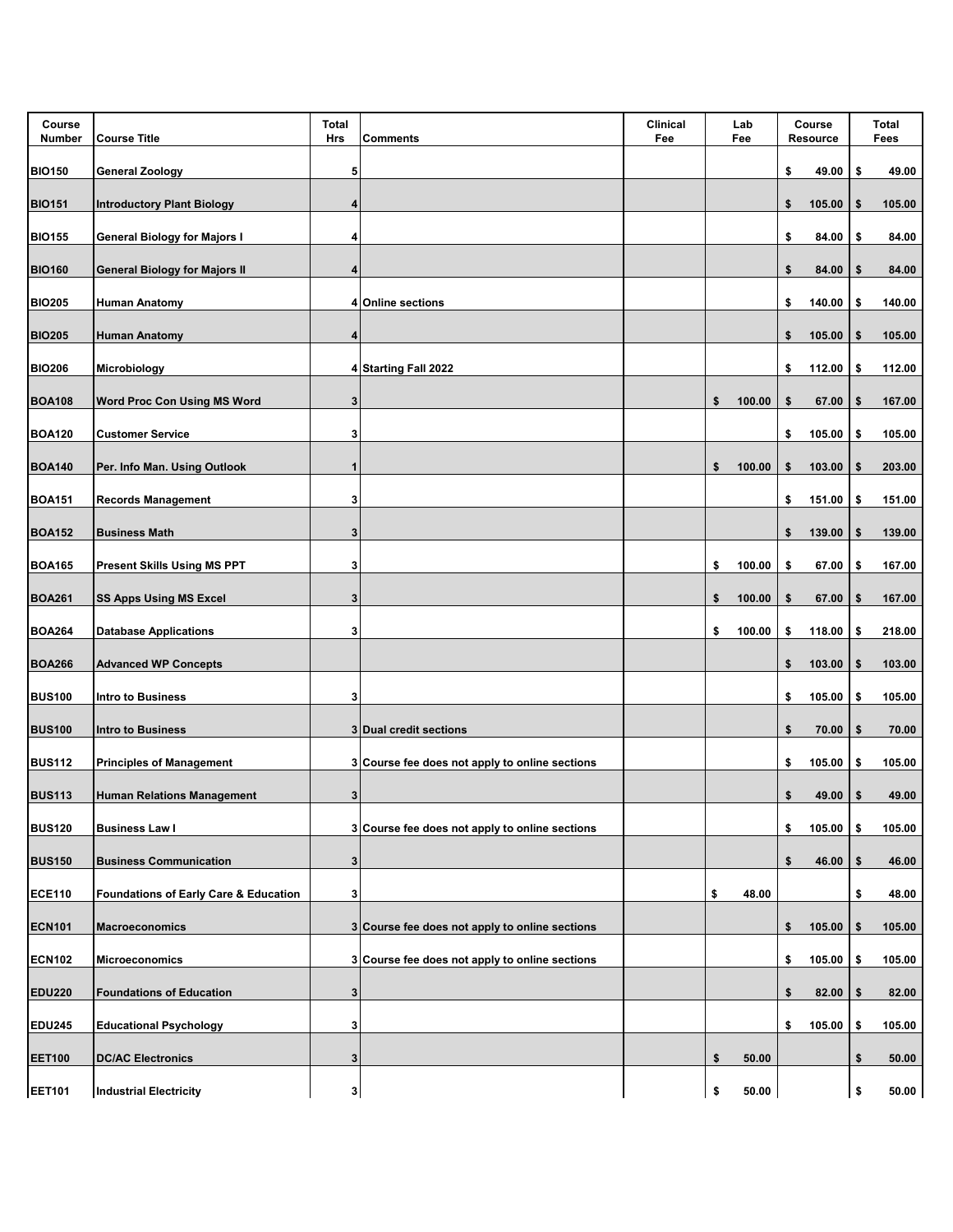| Course<br>Number | <b>Course Title</b>                            | <b>Total</b><br>Hrs | <b>Comments</b>                                | <b>Clinical</b><br>Fee | Lab<br>Fee   | Course<br>Resource |    | Total<br>Fees |
|------------------|------------------------------------------------|---------------------|------------------------------------------------|------------------------|--------------|--------------------|----|---------------|
| <b>EET110</b>    | <b>Digital Electronics and Control</b>         | 3                   |                                                |                        | \$<br>50.00  |                    | \$ | 50.00         |
| <b>EET111</b>    | <b>Electric Motor Controls</b>                 | 3                   |                                                |                        | \$<br>50.00  |                    | \$ | 50.00         |
| <b>EET213</b>    | <b>Process Control and Instrumentation</b>     | 3                   |                                                |                        | \$<br>50.00  |                    | \$ | 50.00         |
| <b>EET214</b>    | <b>Programmable Logic Controllers</b>          | 3                   |                                                |                        | \$<br>50.00  |                    | \$ | 50.00         |
| <b>EET216</b>    | <b>Adv Programmable Logic Controllers</b>      | 3                   |                                                |                        | \$<br>50.00  |                    | \$ | 50.00         |
| <b>EET220</b>    | Robotics/Integrated Manufacturing              | 3                   |                                                |                        | \$<br>50.00  |                    | \$ | 50.00         |
| <b>FLN101</b>    | <b>Elementary Spanish</b>                      |                     | 5 Online sections only                         |                        |              | \$<br>105.00       | \$ | 105.00        |
| GEO101           | Geography                                      | 3                   |                                                |                        |              | \$<br>49.00        | \$ | 49.00         |
| <b>HSC120</b>    | <b>Health &amp; Hygiene</b>                    | $\overline{2}$      |                                                |                        |              | \$<br>49.00        | \$ | 49.00         |
| <b>HSC171</b>    | <b>Medical Terminology</b>                     | 3                   |                                                |                        |              | \$<br>81.00        | \$ | 81.00         |
| <b>HST101</b>    | <b>Western Civ I</b>                           |                     | 3 Course fee does not apply to online sections |                        |              | \$<br>41.00        | \$ | 41.00         |
| <b>HST102</b>    | Western Civ II                                 |                     | 3 Course fee does not apply to online sections |                        |              | \$<br>41.00        | \$ | 41.00         |
| <b>HST105</b>    | American History to 1865                       | 3                   |                                                |                        |              | \$<br>56.00        | \$ | 56.00         |
| <b>HST106</b>    | American History from 1865                     | 3                   |                                                |                        |              | \$<br>56.00        | \$ | 56.00         |
| <b>HST220</b>    | America On Screen I                            | 3                   |                                                |                        |              | \$<br>56.00        | S  | 56.00         |
| <b>HST221</b>    | America On Screen II                           | 3                   |                                                |                        |              | \$<br>56.00        | \$ | 56.00         |
| <b>IND100</b>    | <b>Industrial Safety &amp; Manuf Processes</b> | 3                   |                                                |                        | \$<br>295.00 |                    | \$ | 295.00        |
| <b>IND101</b>    | <b>Fundamentals of Ind Maintenance</b>         | 3                   |                                                |                        | \$<br>200.00 |                    | \$ | 200.00        |
| <b>IND103</b>    | <b>Industrial Safety and Health</b>            | 3                   |                                                |                        | \$<br>130.00 |                    | \$ | 130.00        |
| <b>IND105</b>    | <b>Fluid Power Principles</b>                  | 3                   |                                                |                        | \$<br>50.00  |                    | \$ | 50.00         |
| <b>IND110</b>    | <b>Industrial Print Reading</b>                | 3                   |                                                |                        | \$<br>180.00 |                    | \$ | 180.00        |
| <b>IND200</b>    | <b>Mechanical Systems</b>                      | 3                   |                                                |                        | \$<br>50.00  |                    | \$ | 50.00         |
| <b>IND215</b>    | <b>Mechanical Systems for Wind Energy</b>      | 3                   |                                                |                        | \$<br>95.00  |                    | \$ | 95.00         |
| <b>ITC101</b>    | <b>Computer Essentials</b>                     | 3                   |                                                |                        |              | \$<br>133.00       | \$ | 133.00        |
| <b>ITC106</b>    | <b>IT Essentials</b>                           | 3                   |                                                |                        | \$<br>15.00  |                    | S  | 15.00         |
| <b>ITC130</b>    | <b>Introduction to Networks</b>                | 5                   |                                                |                        | \$<br>15.00  |                    | \$ | 15.00         |
| <b>ITC145</b>    | <b>Web Design I</b>                            |                     | 3 Starting Fall 2022                           |                        |              | \$<br>59.00        | \$ | 59.00         |
| <b>ITC150</b>    | Linux Admin I                                  | 3                   |                                                |                        | \$<br>15.00  |                    | \$ | 15.00         |
| <b>ITC230</b>    | <b>Wireless &amp; Seitching Essentials</b>     | $\mathbf 3$         |                                                |                        | \$<br>15.00  |                    | \$ | 15.00         |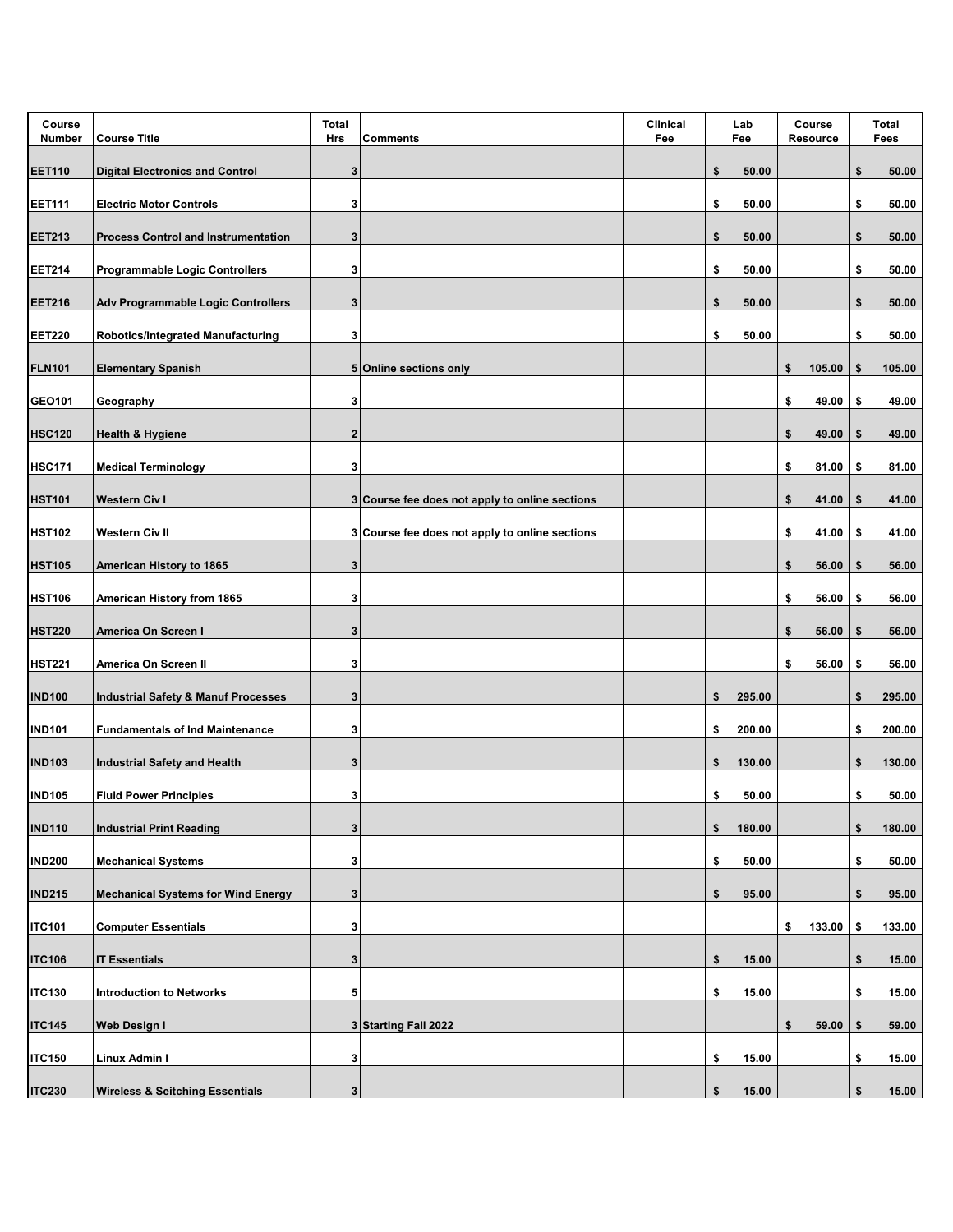| Course<br>Number | <b>Course Title</b>                              | <b>Total</b><br>Hrs | <b>Comments</b>                                                               | Clinical<br>Fee | Lab<br>Fee   | Course<br>Resource | <b>Total</b><br>Fees |
|------------------|--------------------------------------------------|---------------------|-------------------------------------------------------------------------------|-----------------|--------------|--------------------|----------------------|
| <b>ITC231</b>    | <b>Enterprise Networking</b>                     | 3                   |                                                                               |                 | \$<br>15.00  |                    | \$<br>15.00          |
| <b>ITC250</b>    | Linux Admin II                                   | 3                   |                                                                               |                 | \$<br>15.00  |                    | \$<br>15.00          |
| <b>LAL053</b>    | <b>Integrated Reading and Writing</b>            | 3 <sup>1</sup>      |                                                                               |                 |              | \$<br>47.00        | \$<br>47.00          |
| <b>LAL101</b>    | <b>Composition I</b>                             |                     | <b>Starting Fall 2022</b><br>(Does<br>3 not apply to Tarasa Gardner sections) |                 |              | \$<br>28.00        | \$<br>28.00          |
| <b>MKT105</b>    | <b>Marketing</b>                                 | 3                   |                                                                               |                 |              | \$<br>105.00       | \$<br>105.00         |
| <b>MLT261</b>    | <b>Phlebotomy Certification</b>                  | 4                   |                                                                               | \$<br>280.00    |              |                    | \$<br>280.00         |
| <b>MSP101</b>    | <b>Machine Tool I</b>                            | 3                   |                                                                               |                 | \$<br>150.00 |                    | \$<br>150.00         |
| <b>MSP102</b>    | <b>Machine Tool II</b>                           | 3                   |                                                                               |                 | \$<br>150.00 |                    | \$<br>150.00         |
| <b>MSP210</b>    | <b>Machine Tool III</b>                          | 3                   |                                                                               |                 | \$<br>150.00 |                    | \$<br>150.00         |
| <b>MSP221</b>    | <b>Special Problems in Machine Tool</b>          | 3                   |                                                                               |                 | \$<br>150.00 |                    | \$<br>150.00         |
| <b>MSP222</b>    | <b>CNC Operations (formerly CNC Mach.)</b>       | 3                   |                                                                               |                 | \$<br>150.00 |                    | \$<br>150.00         |
| <b>MTH010</b>    | <b>Fundamentals of Math</b>                      | 3                   |                                                                               |                 |              | \$<br>84.00        | \$<br>84.00          |
| <b>MTH095</b>    | <b>Transitional Algebra</b>                      | 3                   |                                                                               |                 |              | \$<br>84.00        | \$<br>84.00          |
| <b>MTH140</b>    | <b>College Algebra</b>                           | 3                   |                                                                               |                 |              | \$<br>84.00        | \$<br>84.00          |
| <b>MTH142</b>    | <b>Quantitative Reasoning</b>                    | 3                   |                                                                               |                 |              | \$<br>84.00        | \$<br>84.00          |
| <b>MTH145</b>    | <b>Trigonometry</b>                              | 3                   |                                                                               |                 |              | \$<br>84.00        | \$<br>84.00          |
| <b>MTH150</b>    | Precalculus                                      | 5                   |                                                                               |                 |              | \$<br>84.00        | \$<br>84.00          |
| <b>MTH160</b>    | <b>Statistics</b>                                | 3                   |                                                                               |                 |              | \$<br>95.00        | \$<br>95.00          |
| <b>MTH190</b>    | <b>Calculus for Business &amp; Life Sciences</b> | 5                   |                                                                               |                 |              | \$<br>84.00        | \$<br>84.00          |
| <b>MUS102</b>    | <b>Music Appreciation</b>                        | 3                   |                                                                               |                 |              | \$<br>61.00        | \$<br>61.00          |
| <b>MUS103</b>    | <b>History of Rock &amp; Roll</b>                | 3                   |                                                                               |                 |              | \$<br>78.00        | \$<br>78.00          |
| <b>MUS105</b>    | <b>Music of America</b>                          | 3                   |                                                                               |                 |              | \$<br>105.00       | \$<br>105.00         |
| <b>MUS106</b>    | <b>Music History I</b>                           | 3                   |                                                                               |                 |              | \$<br>95.00        | \$<br>95.00          |
| <b>MUS107</b>    | <b>Music History II</b>                          | 3                   |                                                                               |                 |              | \$<br>95.00        | \$<br>95.00          |
| <b>MUS120</b>    | <b>Private Voice I</b>                           | 1                   |                                                                               |                 | \$<br>240.00 |                    | \$<br>240.00         |
| <b>MUS121</b>    | <b>Private Voice II</b>                          | 1                   |                                                                               |                 | \$<br>240.00 |                    | \$<br>240.00         |
| <b>MUS122</b>    | <b>Private Piano</b>                             | 1                   |                                                                               |                 | \$<br>240.00 |                    | \$<br>240.00         |
| <b>MUS124</b>    | <b>Private Instrumental</b>                      | 1                   |                                                                               |                 | \$<br>240.00 |                    | \$<br>240.00         |
| <b>MUS141</b>    | <b>Music Theory I</b>                            | 3                   |                                                                               |                 |              | \$<br>49.00 \$     | 49.00                |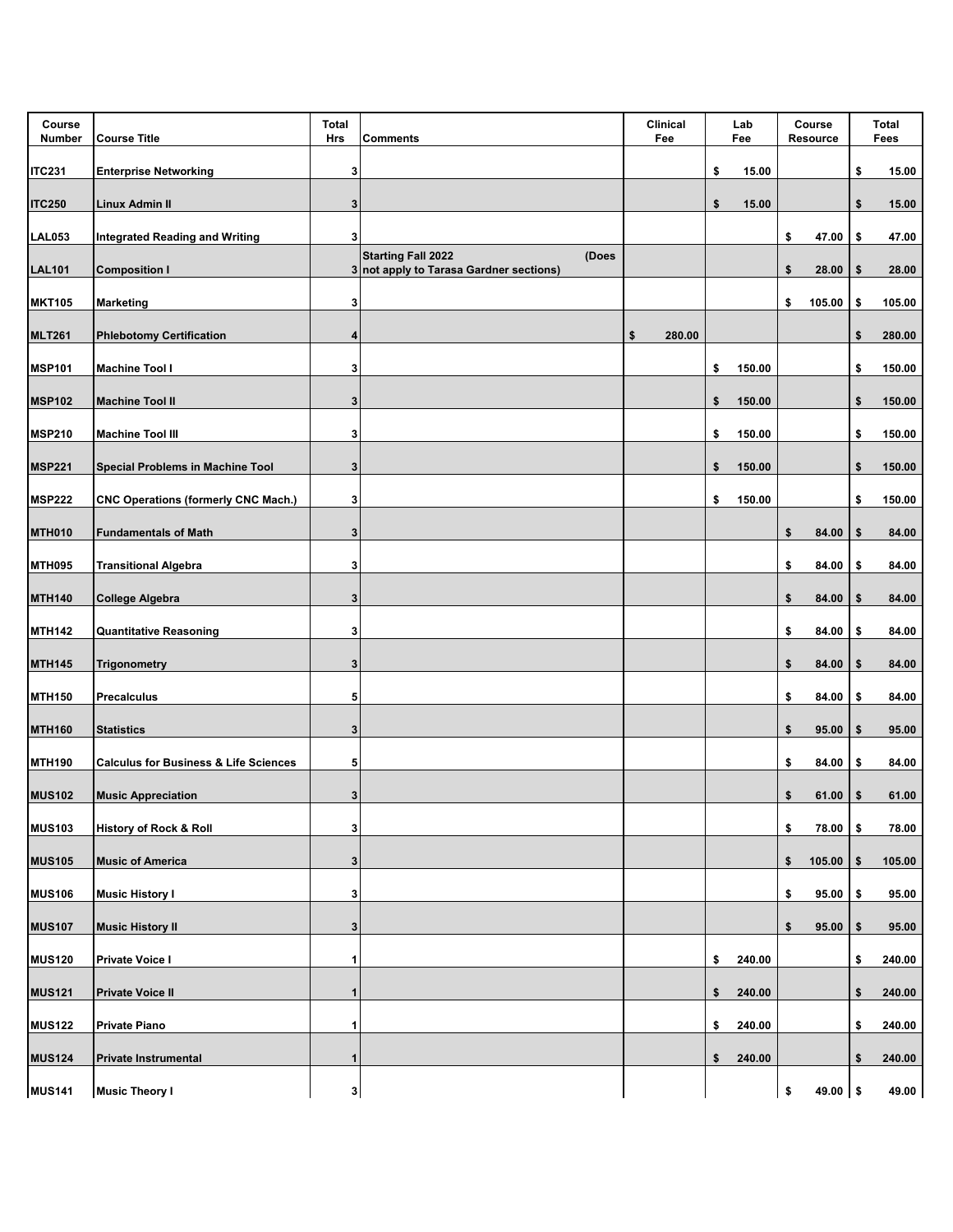| Course<br>Number | <b>Course Title</b>                     | <b>Total</b><br>Hrs | <b>Comments</b>                                | Clinical<br>Lab<br>Fee<br>Fee |    |        | Course<br>Resource |        | Total<br>Fees |            |
|------------------|-----------------------------------------|---------------------|------------------------------------------------|-------------------------------|----|--------|--------------------|--------|---------------|------------|
| <b>MUS142</b>    | <b>Music Theory II</b>                  | 3                   |                                                |                               |    |        | \$                 | 49.00  | \$            | 49.00      |
| <b>MUS220</b>    | <b>Private Voice III</b>                | 1                   |                                                |                               | \$ | 240.00 |                    |        | \$            | 240.00     |
| <b>NUA111</b>    | <b>Mental Health Nursing</b>            | 4                   |                                                | \$<br>576.00                  |    |        |                    |        | \$            | 576.00     |
| <b>NUA112</b>    | <b>Adult Health Nursing I</b>           | 6                   |                                                | \$<br>864.00                  |    |        |                    |        | \$            | 864.00     |
| <b>NUA202</b>    | <b>Maternal Child Studies</b>           | 4                   |                                                | \$<br>576.00                  |    |        |                    |        | \$            | 576.00     |
| <b>NUA204</b>    | <b>Managing Intravenous Therapies</b>   | 1                   |                                                | \$<br>144.00                  |    |        |                    |        | \$            | 144.00     |
| <b>NUA220</b>    | <b>Adult Health Nursing II</b>          | 10                  |                                                | \$<br>1,440.00                |    |        |                    |        | \$            | 1,440.00   |
| <b>NUR100</b>    | <b>Medical Administration</b>           | 1                   |                                                | \$<br>146.00                  |    |        |                    |        | \$            | 146.00     |
| <b>NUR101</b>    | <b>Fundamentals of Nursing Practice</b> | 6                   |                                                | \$<br>876.00                  |    |        |                    |        | \$            | 876.00     |
| <b>NUR111</b>    | <b>Mental Health Nursing</b>            | 4                   |                                                | \$<br>584.00                  |    |        |                    |        | \$            | 584.00     |
| <b>NUR112</b>    | <b>Adult Health Nursing I</b>           | 6                   |                                                | \$<br>876.00                  |    |        |                    |        | \$            | 876.00     |
| <b>NUR204</b>    | <b>Managing Intravenous Therapies</b>   | 1                   |                                                | \$<br>146.00                  |    |        |                    |        | \$            | 146.00     |
| <b>NUR214</b>    | <b>Maternal Child Nursing</b>           | 8                   |                                                | \$<br>1,168.00                |    |        |                    |        | \$            | 1,168.00   |
| <b>NUR220</b>    | <b>Adult Health Nursing II</b>          | 10                  |                                                | \$<br>1,460.00                |    |        |                    |        |               | \$1,460.00 |
| <b>PHI153</b>    | <b>Bioethics</b>                        | 3                   |                                                |                               |    |        | \$                 | 41.00  | \$            | 41.00      |
| <b>PHY101</b>    | <b>Foundations of Physical Science</b>  | 4                   |                                                |                               |    |        | \$                 | 112.00 | \$            | 112.00     |
| <b>PHY120</b>    | <b>Foundations of Chemistry</b>         | 4                   |                                                |                               |    |        | \$                 | 108.00 | \$            | 108.00     |
| <b>PHY121</b>    | <b>General Chemistry I</b>              | 5                   |                                                |                               |    |        | \$                 | 123.00 | \$            | 123.00     |
| <b>PHY125</b>    | <b>Foundations of Physics</b>           | 4                   |                                                |                               |    |        | \$                 | 112.00 | \$            | 112.00     |
| <b>PHY140</b>    | <b>Soil Science</b>                     | 4                   |                                                |                               |    |        | \$                 | 27.00  | \$            | 27.00      |
| <b>PHY160</b>    | <b>Earth Science</b>                    | 3                   |                                                |                               |    |        | \$                 | 95.00  | \$            | 95.00      |
| <b>PHY162</b>    | <b>General Astronomy</b>                | 3                   |                                                |                               |    |        | \$                 | 73.00  | \$            | 73.00      |
| <b>PHY163</b>    | Geology                                 |                     | 4 Course fee does not apply to online sections |                               |    |        | \$                 | 61.00  | \$            | 61.00      |
| <b>PHY164</b>    | <b>Atmospheric Science</b>              | 3                   |                                                |                               |    |        | \$                 | 82.00  | \$            | 82.00      |
| <b>PHY181</b>    | <b>General Physics I</b>                | 4                   |                                                |                               |    |        | \$                 | 39.00  | \$            | 39.00      |
| <b>PHY182</b>    | <b>General Physics II</b>               | 4                   |                                                |                               |    |        | \$                 | 39.00  | \$            | 39.00      |
| <b>PNC111</b>    | <b>Nursing Care of Adults I</b>         | 11                  |                                                | \$<br>1,243.00                |    |        |                    |        | \$            | 1,243.00   |
| <b>PNC113</b>    | <b>Maternal-Newborn Nursing</b>         | 4                   |                                                | \$<br>452.00                  |    |        |                    |        | \$            | 452.00     |
| <b>PNC120</b>    | <b>Foundations of Nursing I</b>         | $\mathbf{3}$        |                                                | \$<br>339.00                  |    |        |                    |        | \$            | 339.00     |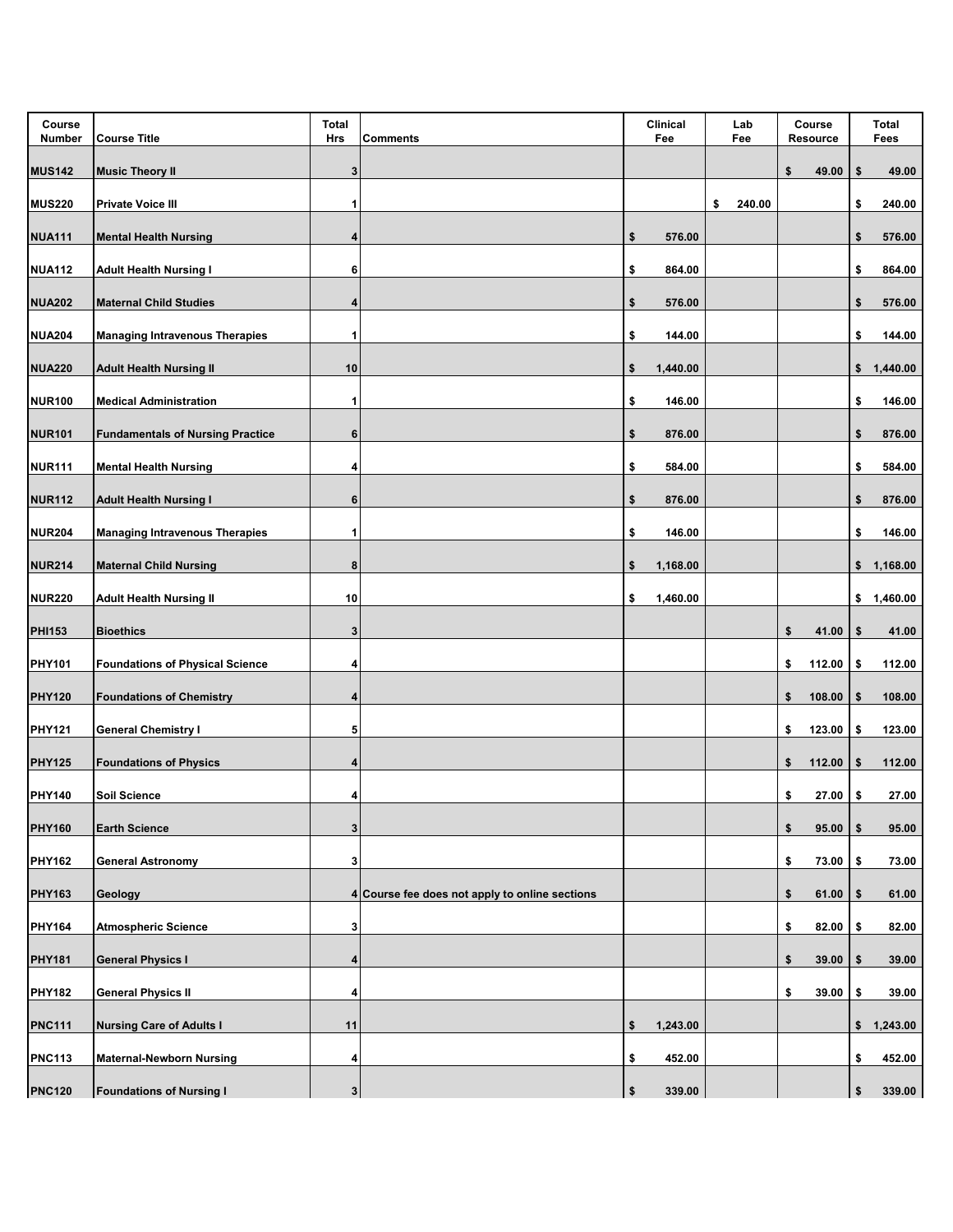| Course<br>Number | <b>Course Title</b>                 | <b>Total</b><br>Hrs     | <b>Comments</b>                                               | Clinical<br>Fee |          | Lab<br>Course<br>Fee<br>Resource |    |       |    | Total<br>Fees |
|------------------|-------------------------------------|-------------------------|---------------------------------------------------------------|-----------------|----------|----------------------------------|----|-------|----|---------------|
| <b>PNC122</b>    | <b>Nursing Care of Adults II</b>    | 10                      |                                                               | \$              | 1,130.00 |                                  |    |       | \$ | 1,130.00      |
| <b>PNC123</b>    | <b>Nursing Care of Adults II</b>    | 4                       |                                                               | \$              | 452.00   |                                  |    |       | \$ | 452.00        |
| <b>PNC125</b>    | <b>Medication Administration</b>    | 2                       |                                                               | \$              | 226.00   |                                  |    |       | \$ | 226.00        |
| <b>PNC128</b>    | <b>Foundations of Nursing II</b>    | 6                       |                                                               | \$              | 678.00   |                                  |    |       | \$ | 678.00        |
| <b>PSC105</b>    | Functions and Policies of Am. Govt. | 3                       |                                                               |                 |          |                                  | \$ | 78.00 | \$ | 78.00         |
| <b>PSY101</b>    | <b>General Psychology</b>           | 3                       |                                                               |                 |          |                                  | \$ | 90.00 | S  | 90.00         |
| <b>PSY205</b>    | Human Lifespan Development          | 3                       |                                                               |                 |          |                                  | \$ | 39.00 | \$ | 39.00         |
| <b>PSY210</b>    | Intro to Social Psychology          | 3                       |                                                               |                 |          |                                  | \$ | 98.00 | \$ | 98.00         |
| <b>PSY221</b>    | <b>Personality Adjustment</b>       | 3                       |                                                               |                 |          |                                  | \$ | 90.00 | \$ | 90.00         |
| <b>PSY250</b>    | <b>Abnormal Psychology</b>          | 3                       |                                                               |                 |          |                                  | \$ | 98.00 | \$ | 98.00         |
| <b>SKL250</b>    | <b>Employment Seminar</b>           | 1                       |                                                               |                 |          |                                  | \$ | 46.00 | \$ | 46.00         |
| <b>SOC101</b>    | <b>Sociology</b>                    |                         | Course fee does not apply to dual credit online<br>3 sections |                 |          |                                  | \$ | 39.00 | \$ | 39.00         |
| <b>SOC205</b>    | <b>Social Problems</b>              | 3                       |                                                               |                 |          |                                  | \$ | 39.00 | \$ | 39.00         |
| <b>SOC211</b>    | <b>Sociology of the Family</b>      | 3                       |                                                               |                 |          |                                  | \$ | 39.00 | \$ | 39.00         |
| <b>SPK101</b>    | <b>Public Speaking</b>              | 3                       |                                                               |                 |          |                                  | \$ | 77.00 | \$ | 77.00         |
| <b>SPK101</b>    | <b>Public Speaking</b>              |                         | 3 Dual credit sections                                        |                 |          |                                  | \$ | 70.00 | \$ | 70.00         |
| <b>SRG120</b>    | Clinical I                          | 1                       |                                                               | \$              | 400.00   |                                  |    |       | \$ | 400.00        |
| <b>SRG220</b>    | <b>Clinical II</b>                  | 7                       |                                                               | \$              | 2,800.00 |                                  |    |       |    | \$2,800.00    |
| <b>SRG230</b>    | <b>Advanced Practicum</b>           | 3                       |                                                               | \$              | 1,200.00 |                                  |    |       | \$ | 1,200.00      |
| <b>VTT100</b>    | Intro to Vet Technology             | $\mathbf{2}$            |                                                               |                 |          | \$<br>78.00                      |    |       | \$ | 78.00         |
| <b>VTT102</b>    | <b>Small Animal Vet Nursing</b>     | 3                       |                                                               |                 |          | \$<br>78.00                      |    |       | \$ | 78.00         |
| <b>VTT103</b>    | Vet Anatomy & Physiology            | 5                       |                                                               |                 |          | \$<br>111.00                     |    |       | \$ | 111.00        |
| <b>VTT110</b>    | <b>Small Animal Vet Nursing II</b>  | 3                       |                                                               |                 |          | \$<br>195.00                     |    |       | \$ | 195.00        |
| <b>VTT111</b>    | <b>Clin Path</b>                    | $\overline{\mathbf{2}}$ |                                                               |                 |          | \$<br>78.00                      |    |       | \$ | 78.00         |
| <b>VTT113</b>    | Animal Anestesia & Analgeia         | 2                       |                                                               |                 |          | \$<br>78.00                      |    |       | \$ | 78.00         |
| <b>VTT210</b>    | <b>Clinical Rotations</b>           | 4                       |                                                               |                 |          | \$<br>500.00                     |    |       | \$ | 500.00        |
| <b>VTT211</b>    | <b>Vet Surgical Nursing</b>         | 3                       |                                                               |                 |          | \$<br>150.00                     |    |       | \$ | 150.00        |
| <b>VTT212</b>    | Lab & Exotic Animal Medicine        | 3                       |                                                               |                 |          | \$<br>75.00                      |    |       | \$ | 75.00         |
| <b>VTT213</b>    | <b>Clinical Path II</b>             | $\mathbf{2}$            |                                                               |                 |          | \$<br>78.00                      |    |       | \$ | 78.00         |